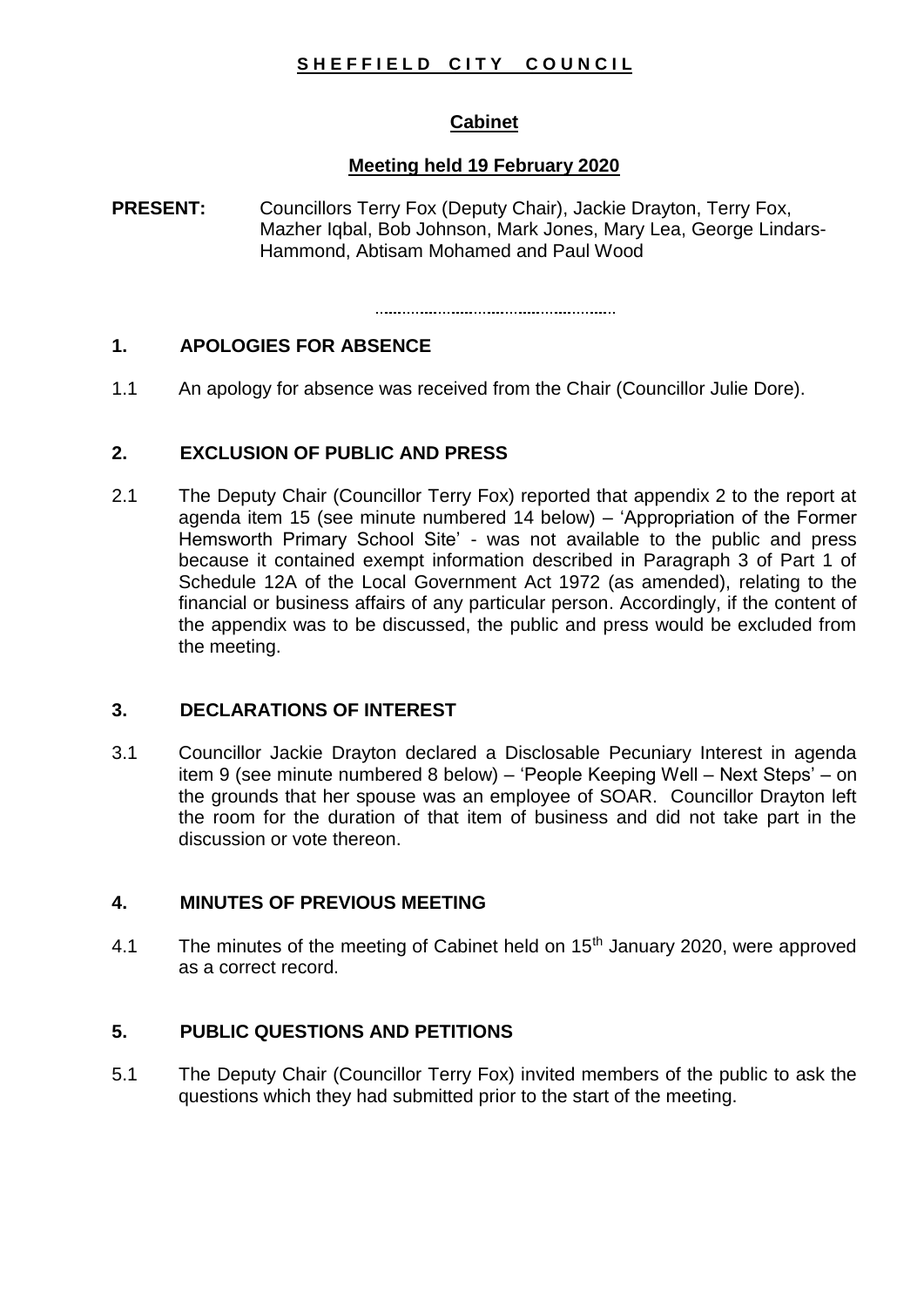### 5.2 Public Question Regarding Governance – The Quality Monitoring of the Streets Ahead Contract

- 5.2.1 Russell Johnson stated that, at the Council meeting two weeks ago, he posed a perfectly serious question regarding the continuing poor state of many of Sheffield's roads, despite almost 8 years of huge sums of public money being poured into Amey. He had referred the Leader of the Council to an article published in December in the Sheffield Star newspaper, and which he hoped the Leader had had time to read.
- 5.2.2 Mr. Johnson added that, sadly, the Leader, rather than make any attempt to provide a meaningful answer, had merely resorted to a flimsy anecdote about her own personal driving experience.
- 5.2.3 Mr. Johnson stated that he now sought a serious response: is the lack of proper supervision and challenge to Amey by Officers under the Council's direction the cause of continued failed delivery on contract requirements? Why has Sheffield not acted responsibly in this respect and disentangled itself from this disastrous PFI, as Birmingham has done? Does the Deputy Leader understand why some people have discerned the stench of corruption around this apparent paradox?

#### 5.3 Public Question Regarding the Tree Felling Injunction & Unjust Costs

5.3.1 Russell Johnson stated that since the basis of the Injunction is now seriously questioned because the veracity of some of the evidence presented by Sheffield City Council representatives in the High Court has been questioned, partly due to Freedom Of Information requests, of which more are in the pipeline, SCC Officers have recently again persisted in seeking to collect extortionate costs from two citizens, for breaching of this unsound, in his view, Injunction. He added that one of those people is appearing in court next week, under constant threat. He asked that, in view of the climate of co-operation now achieved around the tree destruction scandal, would it not be appropriate, as an act of generosity by the Council and in the climate of rapprochement, for the Council to use its discretion to waive those costs?

#### 5.4 Public Question Regarding Corporate Hospitality

- 5.4.1 Russell Johnson commented that a 'Rotten Boroughs' feature in a London magazine recently highlighted the Leader of the Council's eleven acceptances of Sheffield Wednesday Football Club's hospitality. In the same period, only two similar visits to Sheffield United Football Club were declared. Mr. Johnson asked what 'Business Interests' are being promoted, and why the apparent partiality in this matter?
- 5.5 Public Questions Regarding the Leader's Awareness of Freedom of Information Releases, and the Process for Asking Public Questions
- 5.5.1 Chris Parkinson stated that, at the last Council meeting, he attempted to ask a genuine question that was based on facts readily available in the public domain, but unfortunately he was shouted down by the Leader of the Council. This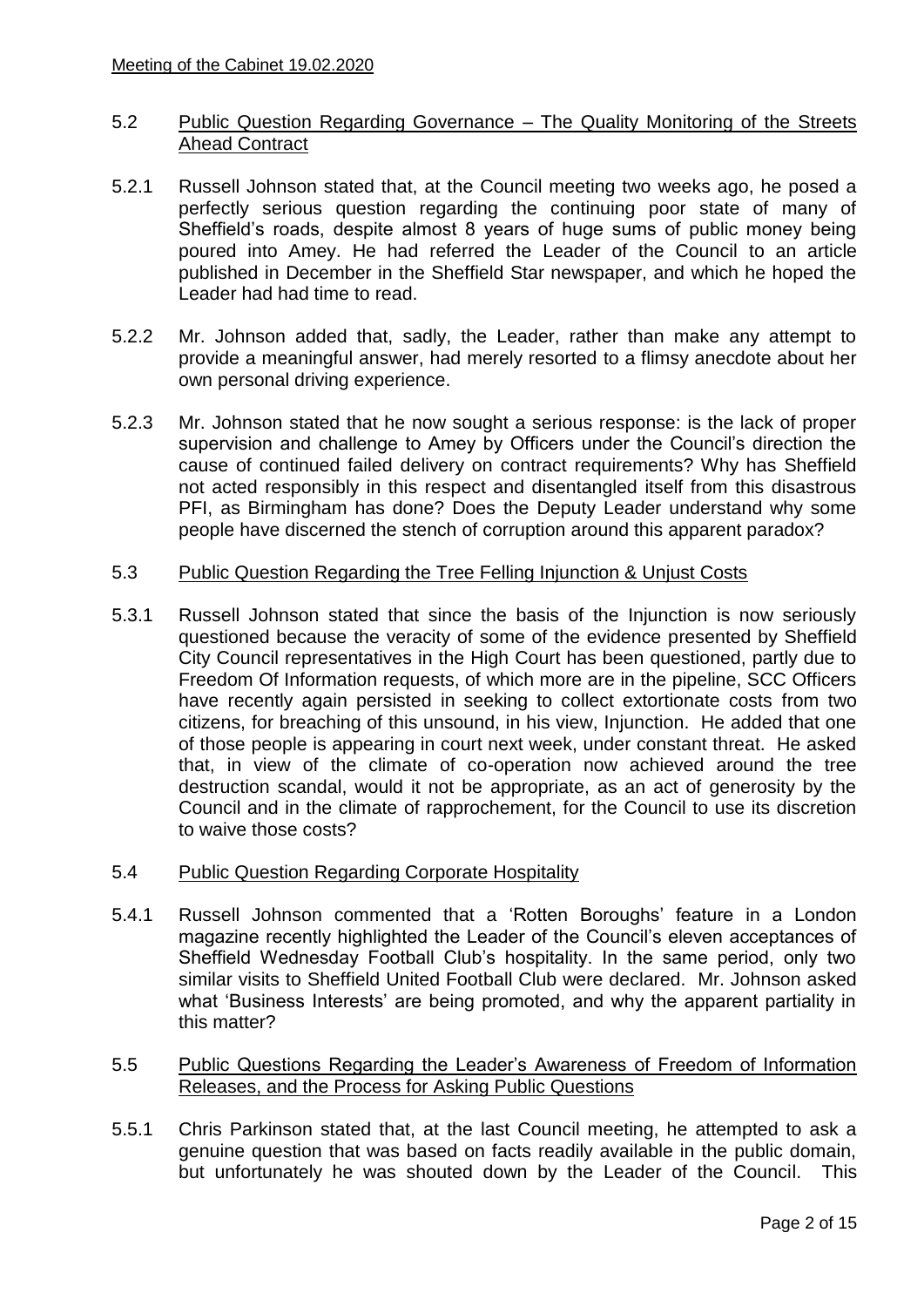interruption was made before he had even begun to raise the substance of the question and it had surprised him that a person in such a powerful position was prepared and happy to shout down a member of the public despite them being hardly aware of the contents of the question. This had led to Mr. Parkinson taking time to think about the pervasive aggression among councillors towards the public and the apparent contempt with which the public is treated, and he added that he would like, later, to suggest some ways of changing this. He stated that he would like to hear answers to his question and to know more about the way councillors are kept informed of developing issues.

- 5.5.2 Mr. Parkinson commented that, in direct connection to his question asked at full Council, could he ask the Leader "when data, emails, correspondence etc is released through the Freedom Of Information process, to what extent is the Cabinet and the Leader briefed? Is it an overview of all FOIs or is it only on some FOIs which might be considered especially sensitive, such as the large number of releases made recently regarding the, arguably illegal and scandalous, programme of tree felling in Sheffield?"
- 5.5.3 Mr. Parkinson also asked has the Leader, or Cabinet, now caught up with the FOI he made reference to in full Council on 4<sup>th</sup> February, and does she accept that his question was based in fact and on information in the public domain. If so, would it be reasonable to expect an apology for her less than professional behaviour at full Council, as one would be graciously received. It would also, he felt, serve to placate wider Cabinet-public relations.
- 5.5.4 Lastly, Mr. Parkinson wished to relay to the Cabinet how frustrating it is for members of the public to ask questions at the full Council meeting. The scene before the start of Council and the process for question submission is often one of chaos and disorganisation. Paper forms are rarely available, there are few places to write questions down, and it is difficult to identify to whom to submit questions. There is a lack of guidance generally. He suggested that, if one were to be anxious or conspiratorial, one might be forgiven for thinking it is a deliberate attempt to obstruct the public asking questions and scrutinising the Cabinet, something reinforced by the general attitude observed within the Chamber where Councillors are jeering, which he felt was a disgrace. Mr. Parkinson concluded by stating that, conscious of not wanting to waste tax payers money, he wished to submit a suggestion sheet of how this process might be improved so as to avoid unnecessary planning and review committees to discuss this matter further. He passed his suggestion sheet to the Deputy Chair, and outlined some of the practical suggestions he had made.

#### 5.6 Public Questions from Mr. Buxton

- 5.6.1 Mr. Buxton stated that he wished for answers to be provided to the questions asked by Mr. Johnson and Mr. Parkinson, prior to him asking his own questions.
- 5.6.2 The Deputy Chair (Councillor Terry Fox) twice asked Mr. Buxton to ask his questions, and Mr. Buxton declined to do so until the previous questions had been answered.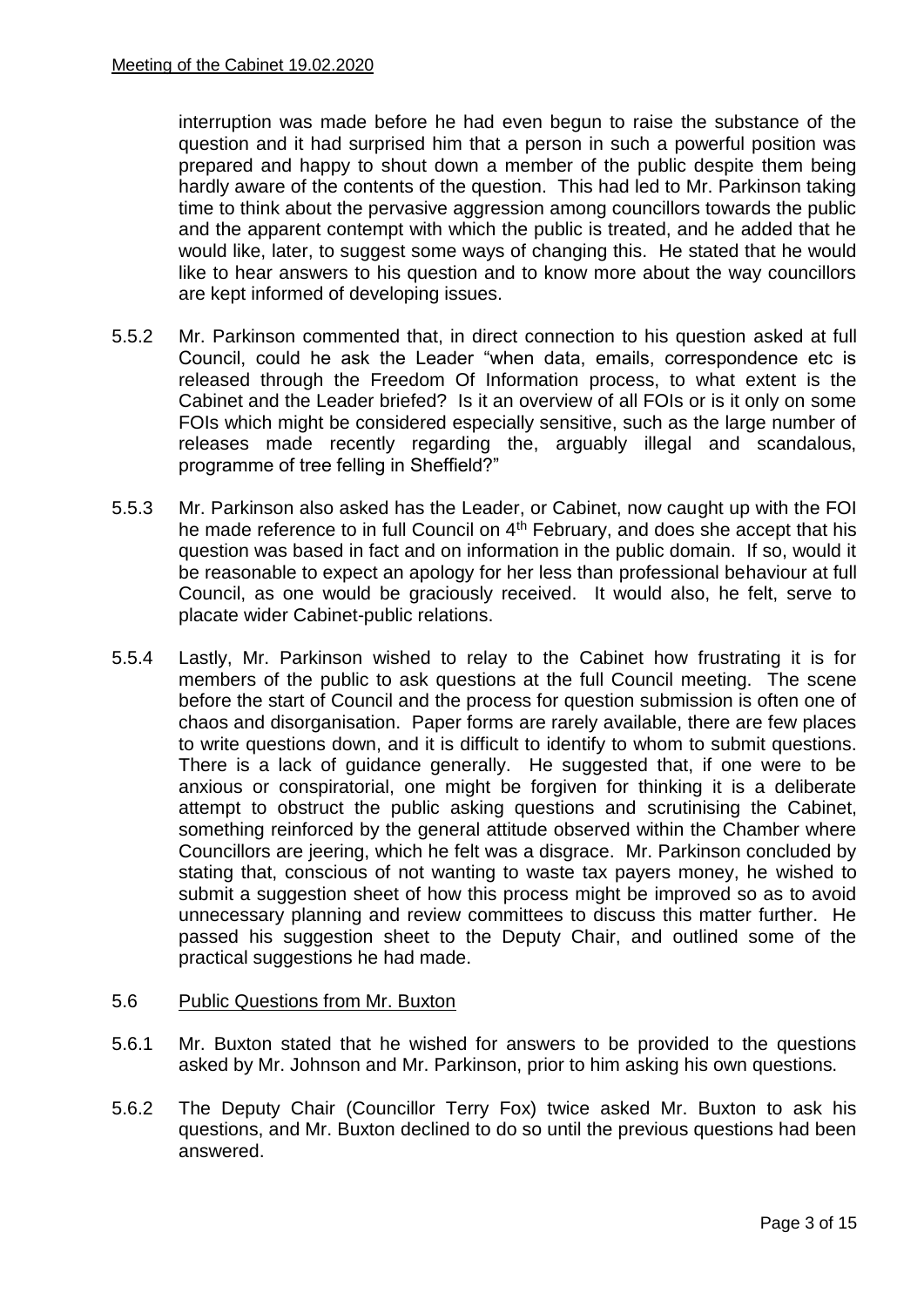At this point in the proceedings (at approximately 2.20 p.m.), in view of the disruption caused to the proceedings of the meeting, the Deputy Chair (Councillor Terry Fox) adjourned the meeting. The meeting re-convened at approximately 2.35 p.m., with the meeting closed to the public for the remainder of the proceedings.)

5.7 The Deputy Chair (Councillor Terry Fox) asked that arrangements be made for written answers to be provided to the questions which had been submitted by members of the public.

## **6. ITEMS CALLED-IN FOR SCRUTINY**

- 6.1 Call-in of Decisions
- 6.1.1 It was noted that there had been no items called-in for scrutiny since the last meeting of the Cabinet.
- 6.2 Scrutiny of the 2020/21 Revenue Budget and Capital Programme Report
- 6.2.1 A report of the Overview and Scrutiny Management Committee was circulated at the meeting, outlining the outcome of the Committee's consideration, at its meeting held on 14<sup>th</sup> February 2020, of the 2020/21 Revenue Budget and Capital Programme report, which was to be considered at today's Cabinet meeting.
- 6.2.2 RESOLVED: That Cabinet notes the recommendation made by the Overview and Scrutiny Management Committee that Cabinet approves the recommendations in the report on the 2020/21 Revenue Budget and Capital Programme without amendment.

#### **7. SHEFFIELD INCLUSION STRATEGY 2020-2025**

7.1 The Executive Director, People Services, submitted a report seeking approval to the Sheffield Inclusion Strategy 2020-2025, which was appended to the report.

The report indicated that, following the local area Special Educational Needs and Disabilities (SEND) inspection in November 2018, the Council has worked with partners, including Sheffield Clinical Commissioning Group (CCG) and Sheffield Parent Carer Forum, to co-produce a clear vision and strategy for inclusion, including Special Educational Needs and Disabilities.

7.2 **RESOLVED:** That Cabinet approves the Inclusion Strategy so that an associated action plan, building on and incorporating the Written Statement of Action, can begin to be written.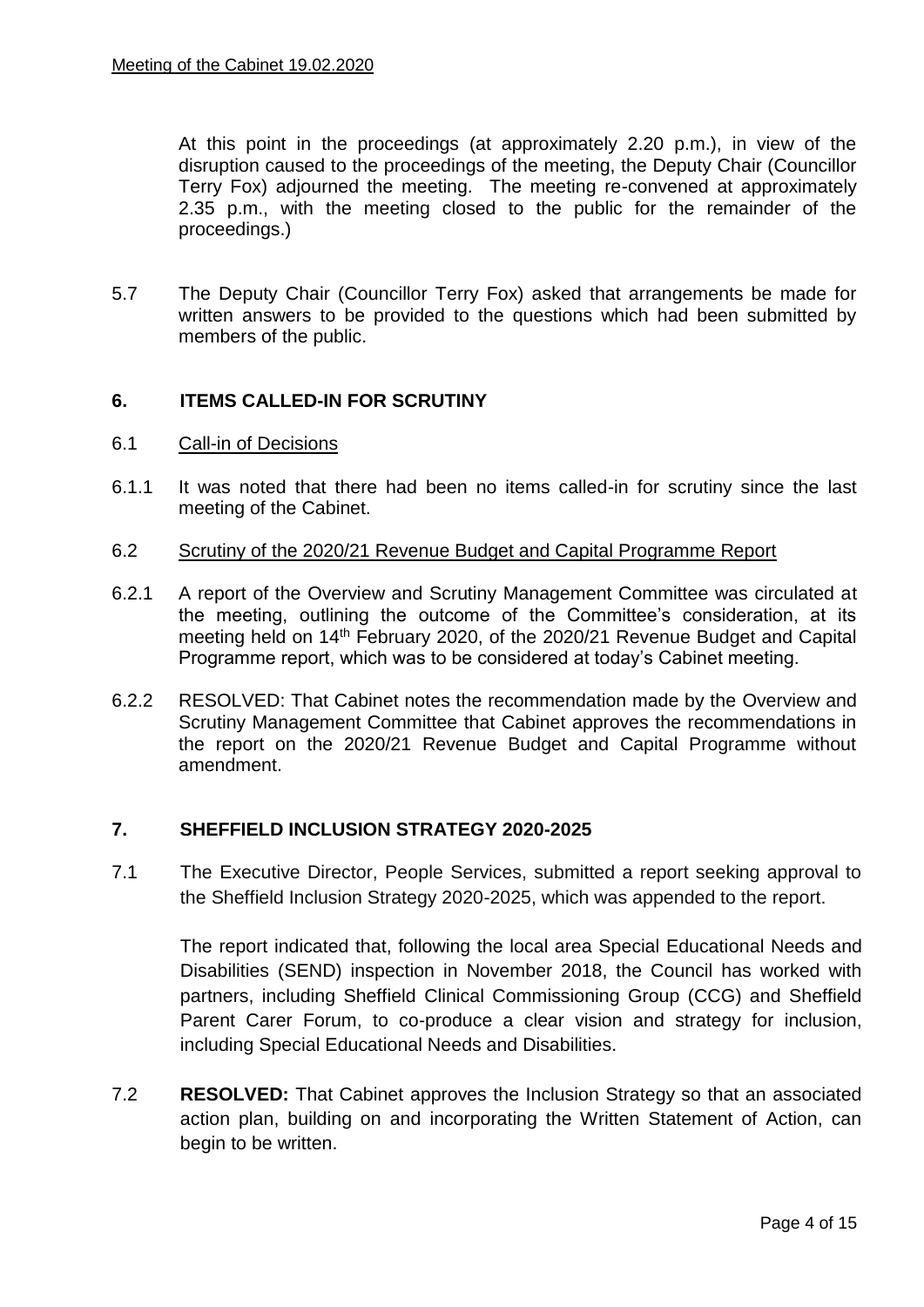### 7.3 **Reasons for Decision**

Sheffield requires a clear strategic plan for improvement in regards to inclusion. The strategy has been co-produced to do so.

#### 7.4 **Alternatives Considered and Rejected**

Not applicable – the Council is duty bound to co-produce an Inclusion Strategy as part of its Written Statement of Action for Ofsted.

### **8. PEOPLE KEEPING WELL - NEXT STEPS (2020-2023)**

8.1 The Executive Director, People Services, submitted a report outlining the plans for the next three years (April 2020 to March 2023) for the People Keeping Well (PKW) Programme.

The PKW Programme is part of the Better Care Fund and is Sheffield's community based approach to improving people's health and wellbeing (sometimes described as social prescribing) and is delivered by voluntary, community and faith organisations.

#### 8.2 **RESOLVED:** That Cabinet:-

(a) notes and acknowledge the contents of the report;

(b) authorises grant funding of the lead partners, as detailed and set out in the report, in order to deliver the People Keeping Well Programme (April 2020 to March 2023); and

(c) where no authority exists under the Leader's Scheme of Delegation, delegates such authority to the Director of Commissioning, Inclusion and Learning, in consultation with the Cabinet Member for Health and Social Care and the Director of Finance and Commercial Services, to award grant funding and thereafter to enter into funding agreements in line with the report and to take such other steps where no authority exists, to meet the aims and objectives of the report, for the period April 2020 to March 2023.

#### 8.3 **Reasons for Decision**

The reasons for the recommendations made are detailed in the table in section 6 of the report.

#### 8.4 **Alternatives Considered and Rejected**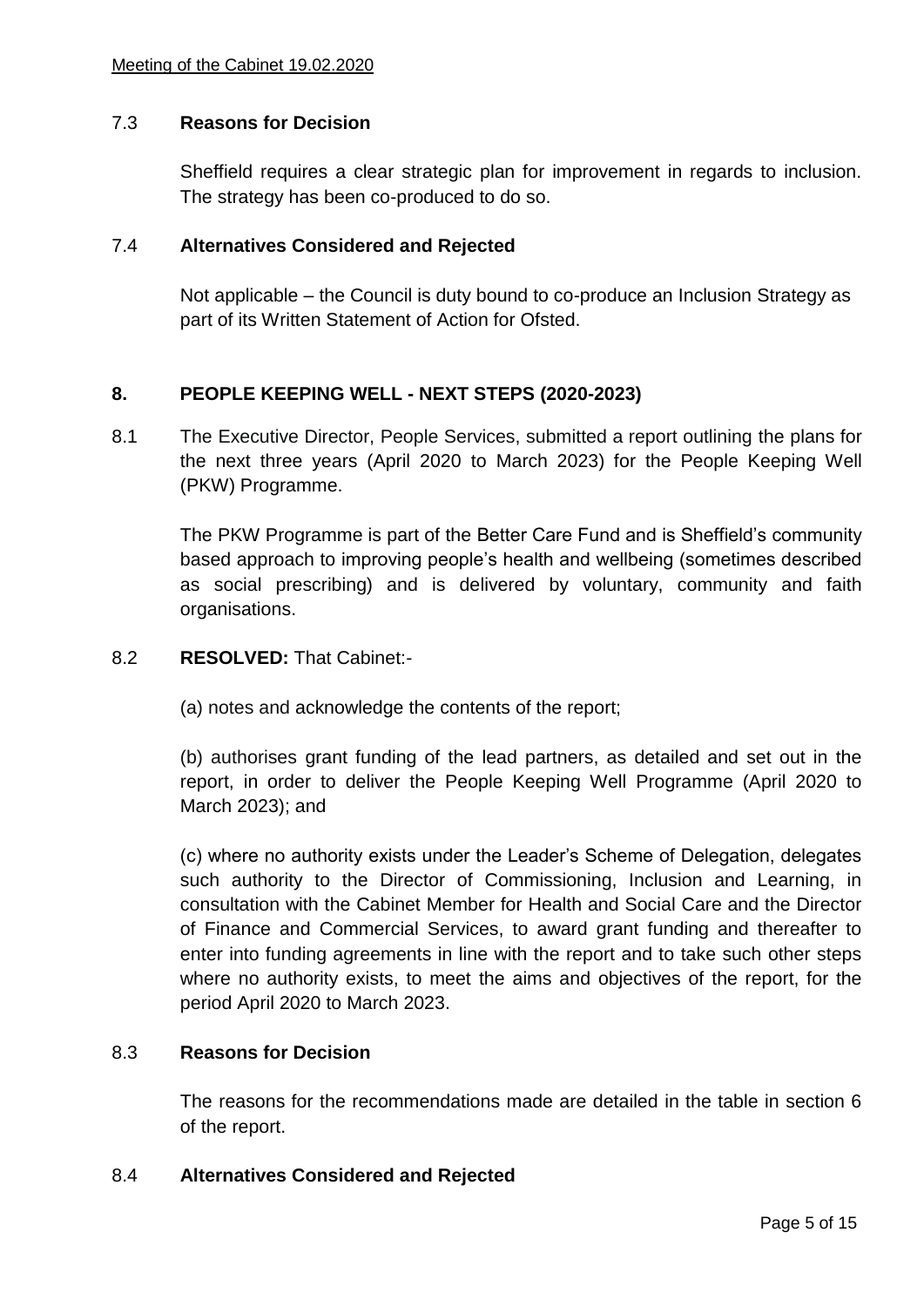Section 5 of the report details the pros and cons of the alternative options which were considered and discounted. Those alternative options were (a) refresh and review the current PKW Leads, (b) decommission and deliver in-house and (c) decommission and end PKW.

(Note: Having earlier declared a Disclosable Pecuniary Interest in this item of business, Councillor Jackie Drayton left the meeting room for the duration of the item.)

## **9. DISCRETIONARY SUPPORT FOR INWARD INVESTMENT**

9.1 The Executive Director, Place, submitted a report seeking support for the provision of financial encouragement for inward investment into Sheffield in return for social and economic benefits and, specifically, seeking approval to (a) a delegated arrangement to provide support for inward investment developments where such support demonstrates value for money and brings tangible benefits to the City and (b) the provision of a grant of £500,000 to secure an inward investment in to the Lower Don Valley that will generate over 1,500 jobs, and up to a £309,500 contribution towards a grant that will create 90 jobs at Parkwood Springs.

### 9.2 **RESOLVED:** That Cabinet:-

(a) endorses, in principle, the approach to encourage inward investment where such an investment can demonstrate value for money and social and economic benefits for the City;

(b) to the extent not covered by existing delegations, delegates authority to the Executive Director of Place, in consultation with the Cabinet Member for Business, Skills and Development, the Cabinet Member for Finance, Resources and Governance, and the Director of Finance and Commercial Services, to make specific decisions on providing support for inward investment proposals that meet the following conditions:-

- The proposed financial support is for genuine inward investment activity that will be new to the City.
- A value for money assessment, including the social and economic benefits, is included as part of the consultation with the nominated Cabinet Members;

(c) approves a £500,000 inward investment grant to Clipper Logistics Plc in respect to their investment at Shepcote Lane; and

(d) approves a contribution of up to £309,500 to Skyline Luge Sheffield in respect to a grant of £619,000 being provided by the Sheffield City Region Combined Authority (SCRCA) for their investment at Parkwood Springs.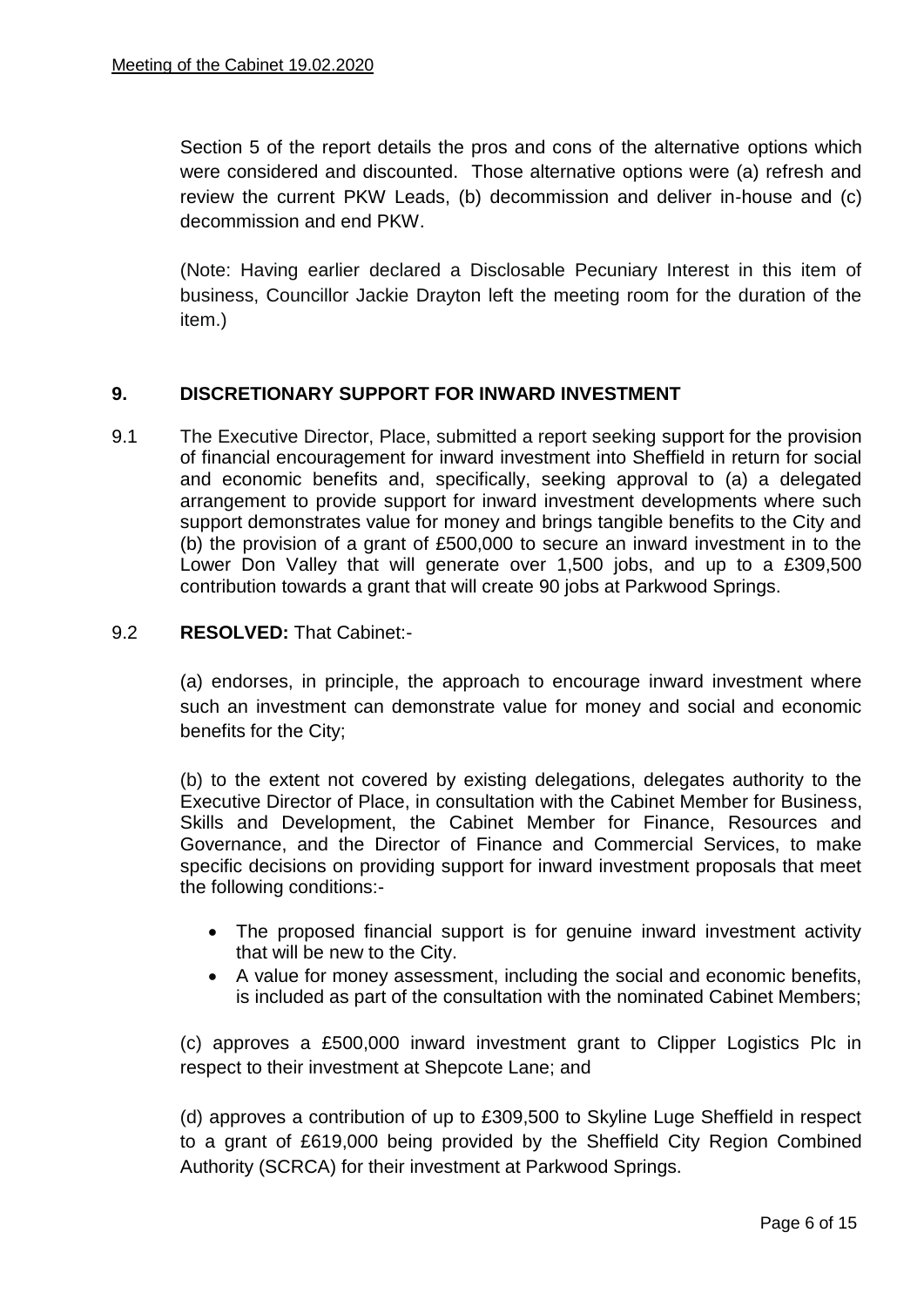### 9.3 **Reasons for Decision**

- 9.3.1 Inward Investment has the opportunity to bring significant social and economic benefits to the City. In order to help attract and secure inward investment the Council has the ability to provide grant funding either through a direct grant to the investor or through a contribution to a grant provided by the Sheffield City Region Combined Authority Business Investment Fund where that is required. The benefits of supporting inward investment in this manner can include job creation, improved wages, bespoke travel arrangements, training programmes and the development of local supply chains with existing local businesses.
- 9.3.2 In order to ensure the Council has the ability to act quickly and in confidence with potential inward investors, it is proposed that delegated arrangements are established to enable grants to be provided where a value for money case can justify the investment.
- 9.3.3 In order to secure a £20m investment at Shepcote Lane that has now created over 1,500 jobs, approval from the Council is sought to confirm the provision of £500,000 to the investor. In addition, up to £309,500 is required to support a £619,000 grant from the SCRCA towards an investment at Parkwood Springs that has the potential to create 90 jobs and create a new major leisure attraction in the City.

## 9.4 **Alternatives Considered and Rejected**

- 9.4.1 Being able to respond quickly, efficiently and with confidence to an inward investment enquiry is considered important to securing the investment together with the social and economic benefits that would result. Retaining existing approval arrangements is an option, however it is considered that the delegated arrangements outlined in the report would provide certainty to negotiations with inward investors which in turn would increase the likelihood of securing such an investment in Sheffield.
- 9.4.2 No threshold for the size of grant to be agreed under the delegation has been identified. It is considered that an assessment of affordability alongside the economic and social benefits resulting from the investment will form part of the assessment process prior to consideration by the Members and Officer with delegated authority.
- 9.4.3 With regard to the Skyline Luge grant, the SCR funding will not be provided without the contribution from SCC. The overall grant will look to secure the Skyline investment in Sheffield rather than a number of other sites they are considering in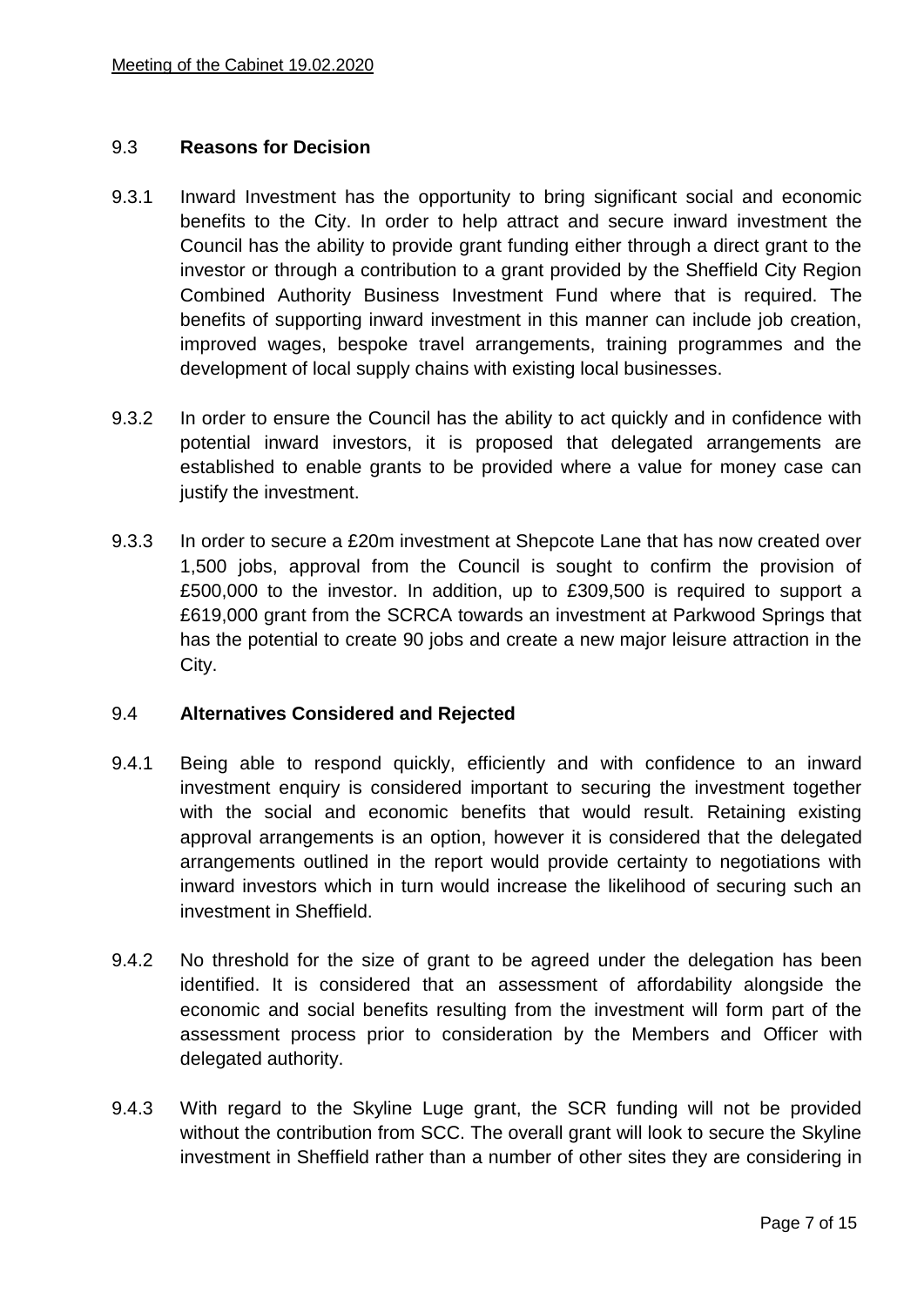the UK and across Europe.

9.4.4 In respect to the Clipper grant, the risk of not providing the grant would be significant reputational damage having indicated the funding would be forthcoming. The occupier, Pretty Little Thing, has delivered against the expectations associated with the grant offer and delivered significant benefits to the local community.

# **10. PROPOSAL FOR ALTERNATIVE GOVERNANCE ARRANGEMENTS FOR SHEFFIELD CITY COUNCIL**

10.1 The Executive Director, Resources, submitted a report presenting proposals for a committee system and for an enhanced leader and cabinet model of governance, as recommended by Full Council at its meeting on 5 February 2020, for consideration by Cabinet.

In May 2020, a referendum will be held to determine whether the Council retains its leader and cabinet model of decision making, or moves to a committee system model. The Council is required to draw up and publish proposals for a committee system before holding the referendum.

- 10.2 **RESOLVED:** That Cabinet:-
	- (a) as recommended by Full Council at its meeting on 5 February 2020, approves:-
	- (i) the proposals for an enhanced Leader and Cabinet governance model; and

(ii) proposals for a Committee system of governance to be published before a referendum, as set out in the report; and

(b) requests the Director of Policy, Performance and Communications, in consultation with the Director of Legal and Governance, to publish a notice as required by the Referendum Regulations, setting out the main features of these proposals, and to undertake additional activity to ensure that they are communicated to people in the city as clearly as possible before the referendum, including showing the indicative costs of both systems.

#### 10.3 **Reasons for Decision**

10.3.1 The Council must produce and publish a proposal for a committee system, as required by the 2011 and 2012 regulations. The proposals for a committee system meet the principles endorsed by Full Council in January 2020 and were recommended to Cabinet by Full Council in February 2020.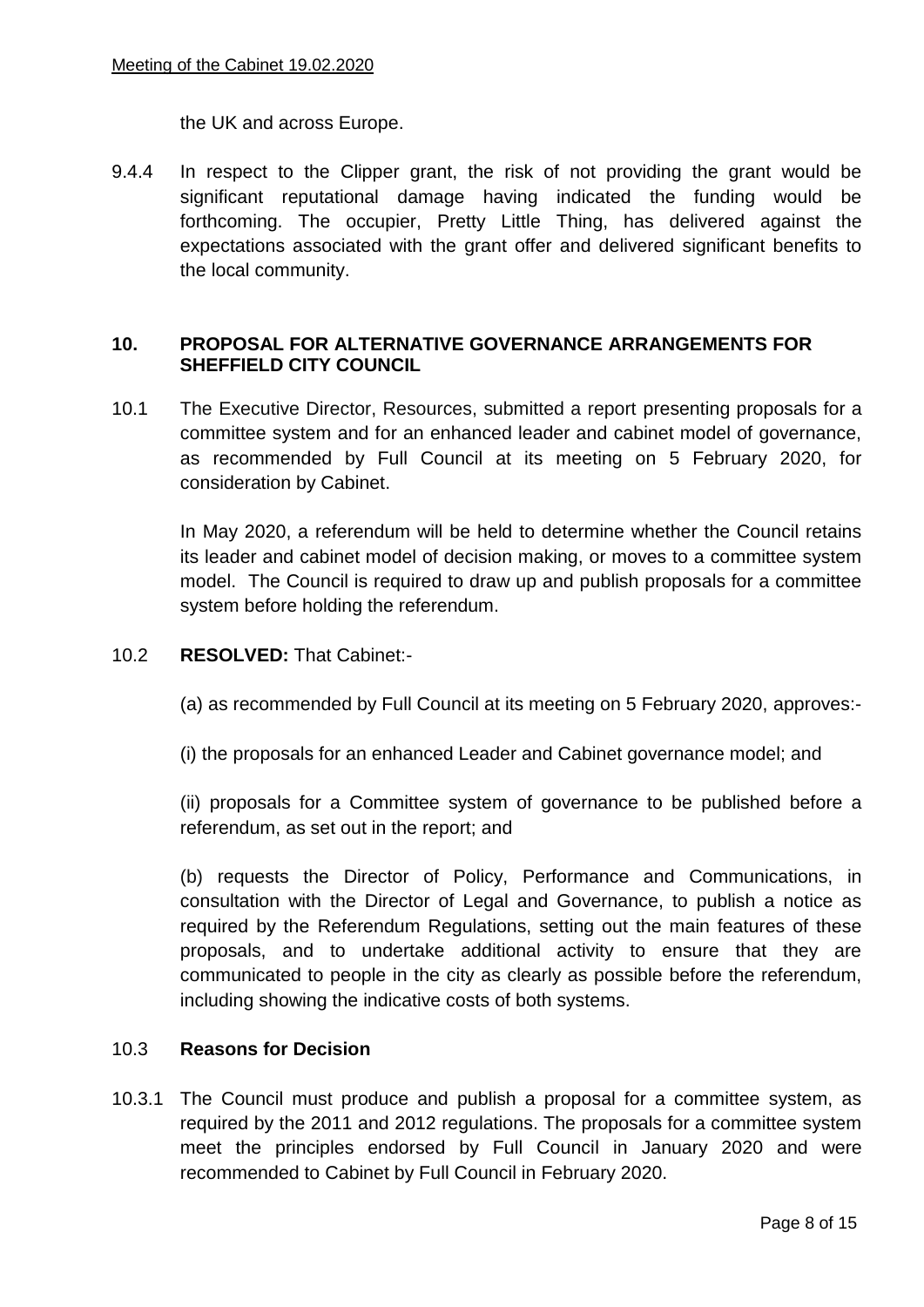- 10.3.2 The proposals for an enhanced Leader and Cabinet model reflect the same principles and were also recommended to Cabinet by Full Council.
- 10.3.3 The Council will also take into account the governance principles and ways of working in the further development of proposals for either model of governance and following the referendum in May 2020 (as outlined in the further work at Section 9) to enable it to meet its ambitions set out in paragraph 4.2 of the report.

### 10.4 **Alternatives Considered and Rejected**

- 10.4.1 The Council must produce a proposal for a committee system before a referendum under the 2011 regulations. There is some scope to look at different designs of committee system. In looking at the outline design of the proposals, the work done by the Overview and Scrutiny Management Committee (OSMC) has been taken into account, including the evidence considered by the Committee relating to approaches taken at different local authorities.
- 10.4.2 Alternative governance models in operation at other local authorities were looked at by the OSMC during the scrutiny exercise concerning governance. These included strengthened arrangements for pre-decision scrutiny in a Leader and Cabinet model of governance, such as in Rotherham Council and the development of proposals for a committee system underway at Cheshire East Council.
- 10.4.3 The Council does not have to consider proposals for an enhanced leader/cabinet model as part of the requirements before a referendum. However, we believe it is very important, following the review by the Scrutiny Committee, to reflect on how the existing arrangements work and say how the existing arrangements might be enhanced to help meet the governance principles adopted by Full Council in January 2020.

# **11. REVENUE BUDGET AND CAPITAL PROGRAMME 2020/21**

11.1 The Executive Director, Resources, submitted a report containing proposals with regard to the Council's Revenue Budget for 2020-21 and the Capital Strategy 2020-2025.

The purpose of the Revenue Budget report is to:-

- approve the City Council's revenue budget for 2020/21, including the position on reserves and balances;
- approve a 2020/21 Council Tax for the City Council; and
- note the levies and precepts made on the City Council by other authorities.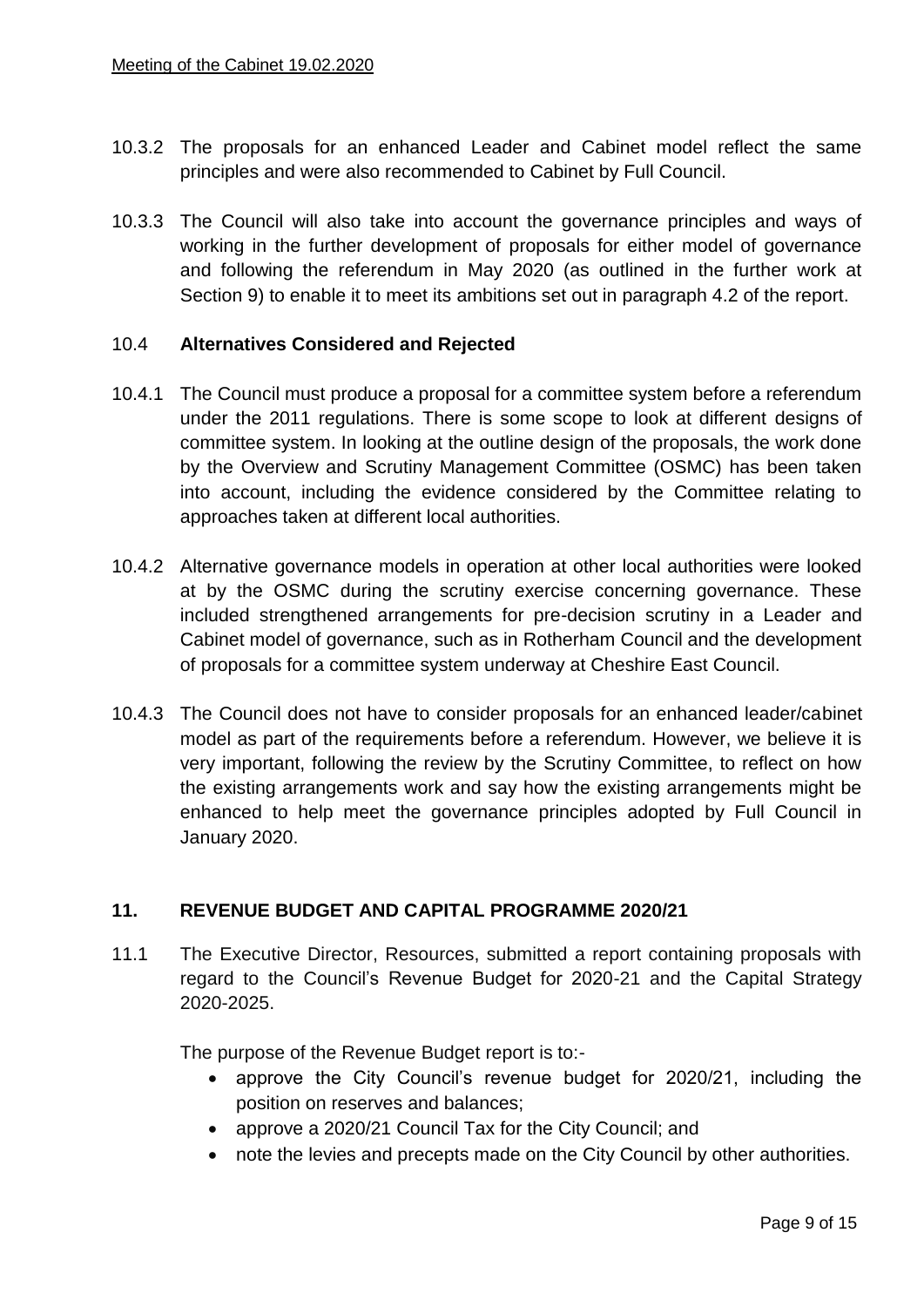The purpose of the Capital Programme Report is to:-

- set out the Council's key priority areas for capital investment;
- provide an overview of specific projects included in the years 2020 to 2025;
- set out the overall shape of the current Capital Programme for the 5 years to 2025 (at Appendix 2);
- set out the Council's principles for how it invests in non-cash assets; and
- provide background to the Council's Corporate Investment Fund Policy (at Appendix 1).
- 11.2 **RESOLVED:** That Cabinet recommends to the meeting of the City Council on 4<sup>th</sup> March 2020:-

(a) to approve a net Revenue Budget for 2020/21 amounting to £420.171m;

(b) to approve a Band D equivalent Council Tax of £1,621.40 for City Council services, i.e. an increase of 3.99% (1.99% City Council increase and 2% national arrangement for the social care precept);

(c) to approve the proposed amendments to the Long Term Empty premium which applies to Council Tax charges in respect of Long Term Empty Dwellings, as set out in paragraph 48 of the Revenue Budget report, with effect from 1 April 2020;

(d) to note that the Section 151 Officer has reviewed the robustness of the estimates and the adequacy of the proposed financial reserves, in accordance with Section 25 of the Local Government Act 2003; and that further details can be found in Appendix 4 and within the Section 25 Statutory Statement on Sustainability of Budget and Level of Reserves from paragraph 15 of the Revenue Budget report;

(e) to approve the savings as set out in Appendix 2 of the Revenue Budget report;

(f) to approve the revenue budget allocations for each of the services, as set out in Appendices 3a to 3d of the Revenue Budget report;

(g) to note that, based on the estimated expenditure level set out in Appendix 3 to the Revenue Budget report, the amounts shown in part B of Appendix 6 of the report would be calculated by the City Council for the year 2020/21, in accordance with sections 30 to 36 of the Local Government Finance Act 1992;

(h) to note the information on the precepts issued by the South Yorkshire Police & Crime Commissioner and of South Yorkshire Fire & Rescue Authority, together with the impact of these on the overall amount of Council Tax to be charged in the City Council's area;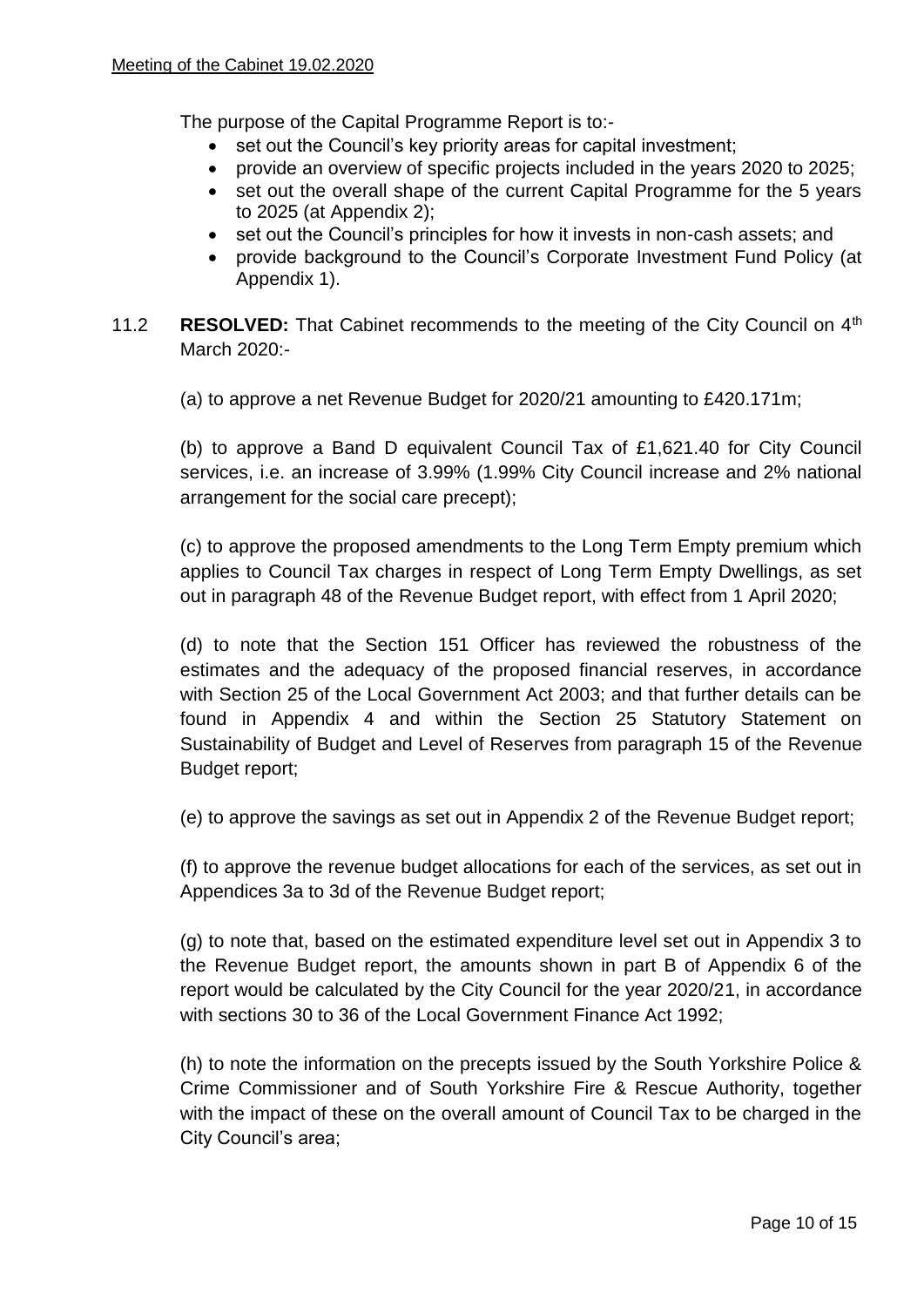(i) to approve the proposed amount of compensation to Parish Councils for the loss of Council Tax income in 2020/21 at the levels shown in the table below paragraph 85 of the Revenue Budget report;

(j) to approve the Treasury Management and Annual Investment Strategies set out in Appendix 7 of the Revenue Budget report and the recommendations contained therein;

(k) to approve the Minimum Revenue Provision (MRP) Policy set out in Appendix 7 of the Revenue Budget report; which takes into account the revisions proposed for 2019/20 onwards;

(l) to agree that authority be delegated to the Executive Director, Resources, to undertake Treasury Management activity, to create and amend appropriate Treasury Management Practice Statements and to report on the operation of Treasury Management activity on the terms set out in these documents;

(m) to approve a Pay Policy for 2020/21 as set out in Appendix 8 of the Revenue Budget report;

(n) to agree that the Members' Allowances Scheme for 2017/18 and onwards, approved on 3 March 2017, and implemented for 2018/19 and 2019/20, be also implemented for 2020/21;

(o) to approve the contents of the Capital Strategy & Budget Book and the specific projects included in the years 2020/21 to 2024/25; that block allocations are included within the programme for noting at this stage and detailed proposals will be brought back for separate Member approval as part of the monthly monitoring procedures; and

(p) to approve the proposed Capital Programme for the 5 years to 2024/25, as per appendix 2 of the Capital report.

# 11.3 **Reasons for Decision**

- 11.3.1 The City Council on 4 March 2020 meets to consider the Revenue Budget for 2020/21 and to determine the Council Tax for that year. The report provides information to enable the Council to set a budget and determine the Council Tax. The proposals set out in this report provide for a balanced budget to be recommended to Council.
- 11.3.2 The proposed projects within the Capital Programme will improve the services to the people of Sheffield.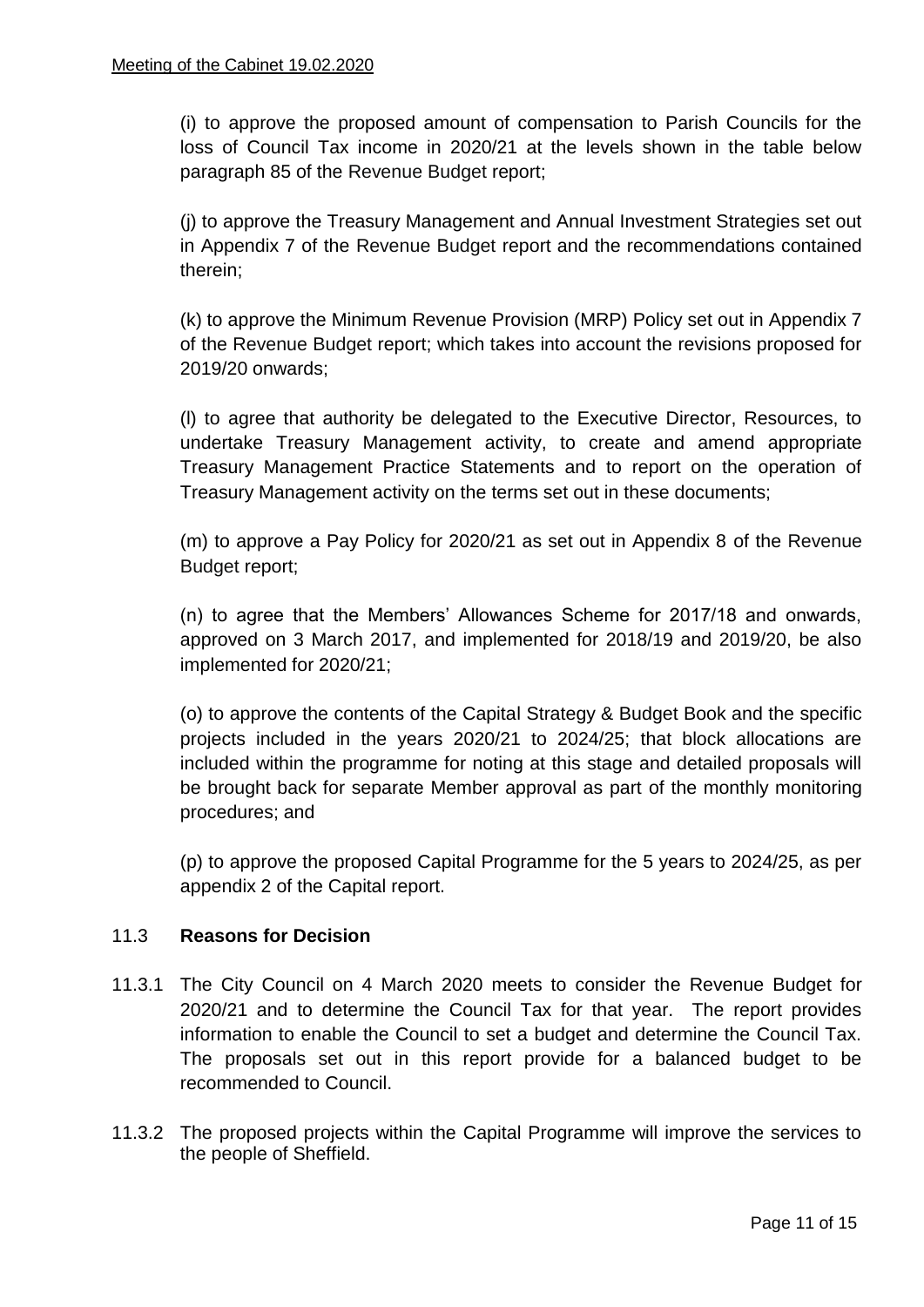## 11.4 **Alternatives Considered and Rejected**

11.4.1 A number of alternative courses of action are considered as part of the process undertaken by Officers before decisions are recommended to Members. The recommendations made to Members represent what Officers believe to be the best options available to the Council, in line with Council priorities, given the constraints on funding and the use to which funding is put within the Revenue Budget and the Capital Programme.

(Note: 1. This is a matter reserved for approval at Full Council at its meeting to be held on 4<sup>th</sup> March 2020, and is not, therefore, subject to call-in; and

2. During the consideration of the above item of business, the Deputy Chair (Councillor Terry Fox) left the meeting, and Councillor Jackie Drayton took the Chair during his absence.)

### **12. REVENUE BUDGET AND CAPITAL PROGRAMME MONITORING 2019/20 - AS AT 31/12/2019**

12.1 The Executive Director, Resources, submitted a report providing the outturn monitoring statement on the City Council's Revenue and Capital Budget 2019/20, as at the end of Month 9 (31st December 2019).

## 12.2 **RESOLVED:** That Cabinet:-

(a) notes the updated information and management actions provided by the report and the attached appendices on the 2019/20 Revenue Budget Outturn; and

(b) in relation to the Capital Programme, notes the forecast Outturn position described in Appendix 2 of the report.

#### 12.3 **Reasons for Decision**

To record formally changes to the Revenue Budget and the Capital Programme.

#### 12.4 **Alternatives Considered and Rejected**

A number of alternative courses of action are considered as part of the process undertaken by Officers before decisions are recommended to Members. The recommendations made to Members represent what Officers believe to be the best options available to the Council, in line with Council priorities, given the constraints on funding and the use to which funding is put within the Revenue Budget and the Capital Programme.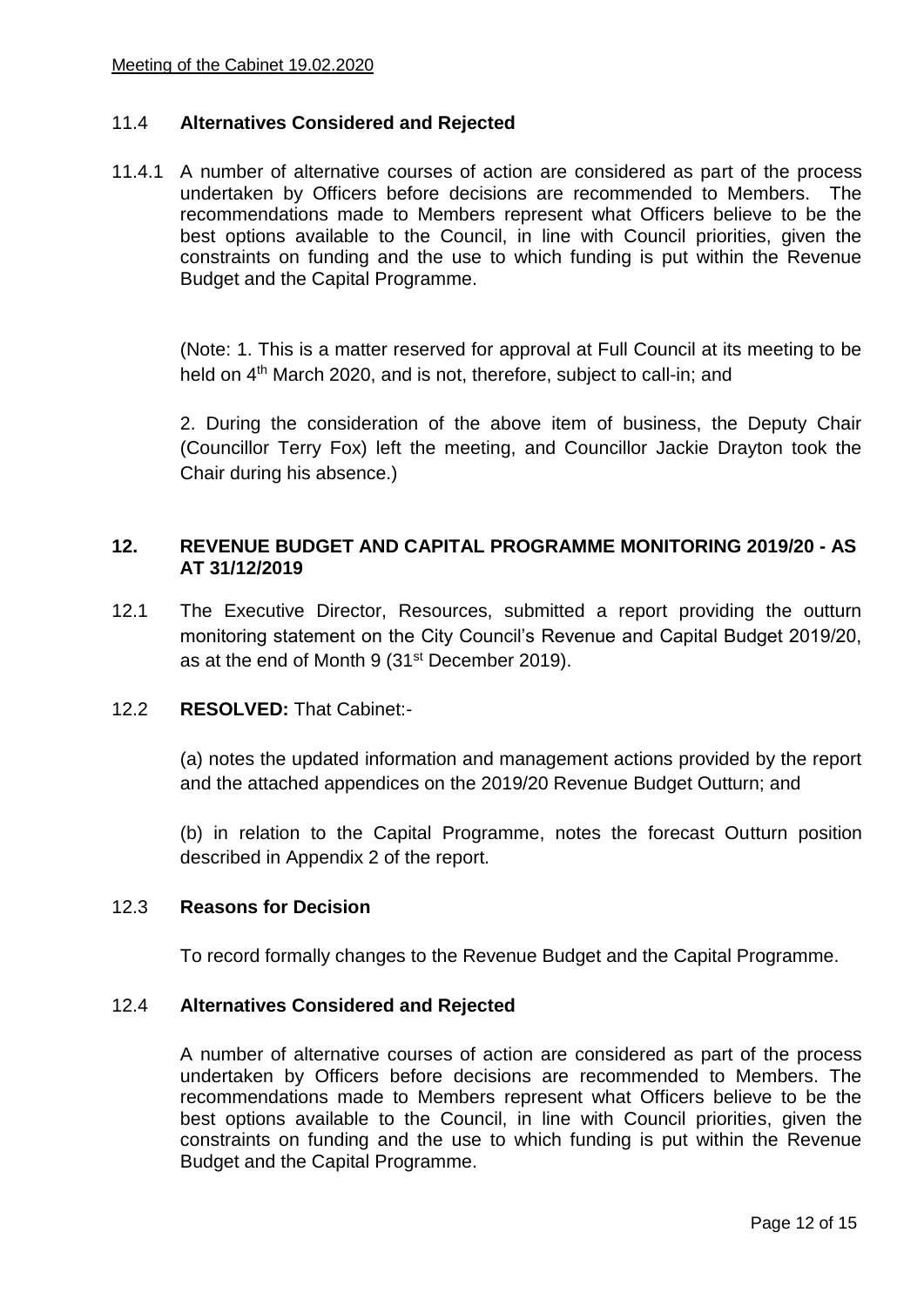(At this point in the proceedings, the Deputy Chair (Councillor Terry Fox) reentered the meeting and took the Chair for the remainder of the proceedings.)

### **13. MONTH 9 CAPITAL APPROVALS**

13.1 The Executive Director, Resources, submitted a report providing details of proposed changes to the Capital Programme 2019/20, as brought forward in Month 9.

### 13.2 **RESOLVED:** That Cabinet:-

(a) approves the proposed additions and variations to the Capital Programme listed in Appendix 1 of the report, including the procurement strategies and delegates authority to the Director of Finance and Commercial Services or nominated Officer, as appropriate, to award the necessary contract; and

(b) approves the making of grants to third parties, as detailed in Appendix 2 of the report.

#### 13.3 **Reasons for Decision**

- 13.3.1 The proposed changes to the Capital Programme will improve the services to the people of Sheffield.
- 13.3.2 To formally record changes to the Capital Programme and gain Member approval for changes in line with Financial Regulations and to reset the Capital Programme in line with latest information.
- 13.3.3 Obtain the relevant delegations to allow projects to proceed.

#### 13.4 **Alternatives Considered and Rejected**

A number of alternative courses of action are considered as part of the process undertaken by Officers before decisions are recommended to Members. The recommendations made to Members represent what Officers believe to be the best options available to the Council, in line with Council priorities, given the constraints on funding and the use to which funding is put within the Revenue Budget and the Capital Programme.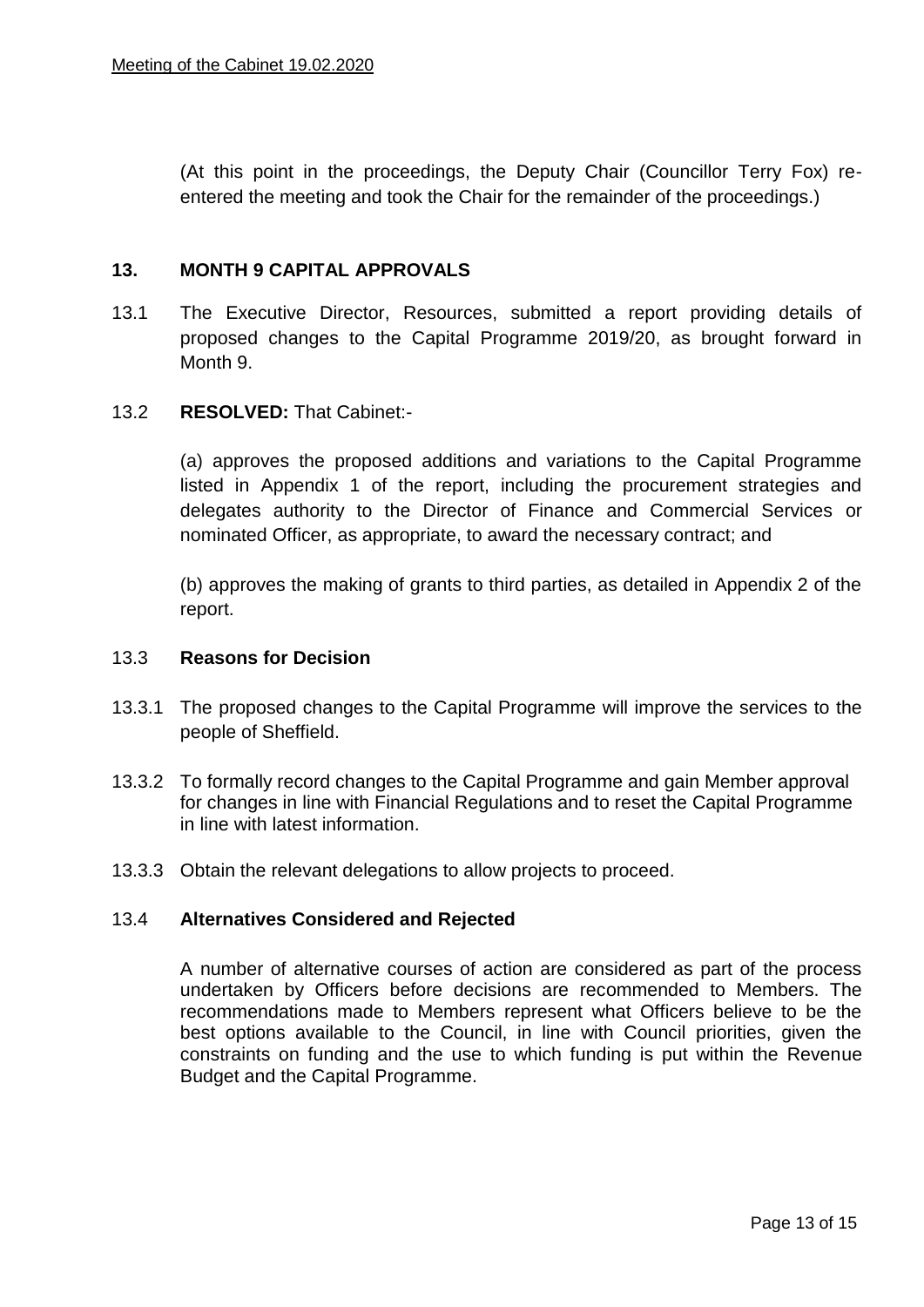## **14. APPROPRIATION OF THE FORMER HEMSWORTH PRIMARY SCHOOL SITE (BLACKSTOCK ROAD) FOR HOUSING PURPOSES\***

14.1 The Executive Director, Place, submitted a report seeking approval for the former Hemsworth Primary School site (Blackstock Road, Gleadless Valley, S14 1AA) to be appropriated for the purposes of Part II of the Housing Act 1985 to be used for the provision of extra care housing or other older person housing (such as Older Persons Independent Living), and to request that previous decisions by Cabinet regarding the use and disposal of the site be rescinded.

# 14.2 **RESOLVED:** That:-

(a) the Cabinet decisions of September 2002 and June 2007, in respect of the disposal of the former Hemsworth Primary School site for extra care housing and that the disposal be to the Extra Care Charitable Trust, be rescinded; and

(b) subject to no objections to the open space notice being received, the former Hemsworth Primary School site be appropriated for the purposes of Part II of the Housing Act 1985 for the provision of extra care housing or other older person housing through the Housing Revenue Account Stock Increase Programme.

## 14.3 **Reasons for Decision**

The former Hemsworth Primary School site has remained vacant since 2005 and was recently declared surplus to the requirements of the 'People' portfolio. Appropriating the site for the purposes of Part II of the Housing Act 1985 will enable the Council to fulfill its longstanding intention to develop older persons housing on the site as part of the Council's Stock Increase Programme.

## 14.4 **Alternatives Considered and Rejected**

Three alternatives have been considered:-

(1) '**Do nothing'.** As the site has been left vacant since at least 2005 and is currently a maintenance liability for the Council, 'doing nothing' is not considered to be a suitable option.

(2) **Develop the site for older persons' accommodation via market disposal**  which might attract Registered Providers and/or institutional investors (based on soft market testing).

## (3) **Develop the site with non-age-specific general needs housing via market disposal**.

In relation to alternative options (2) and (3) - as the Council is now delivering older persons' developments elsewhere in the city, it is able to make best use of that